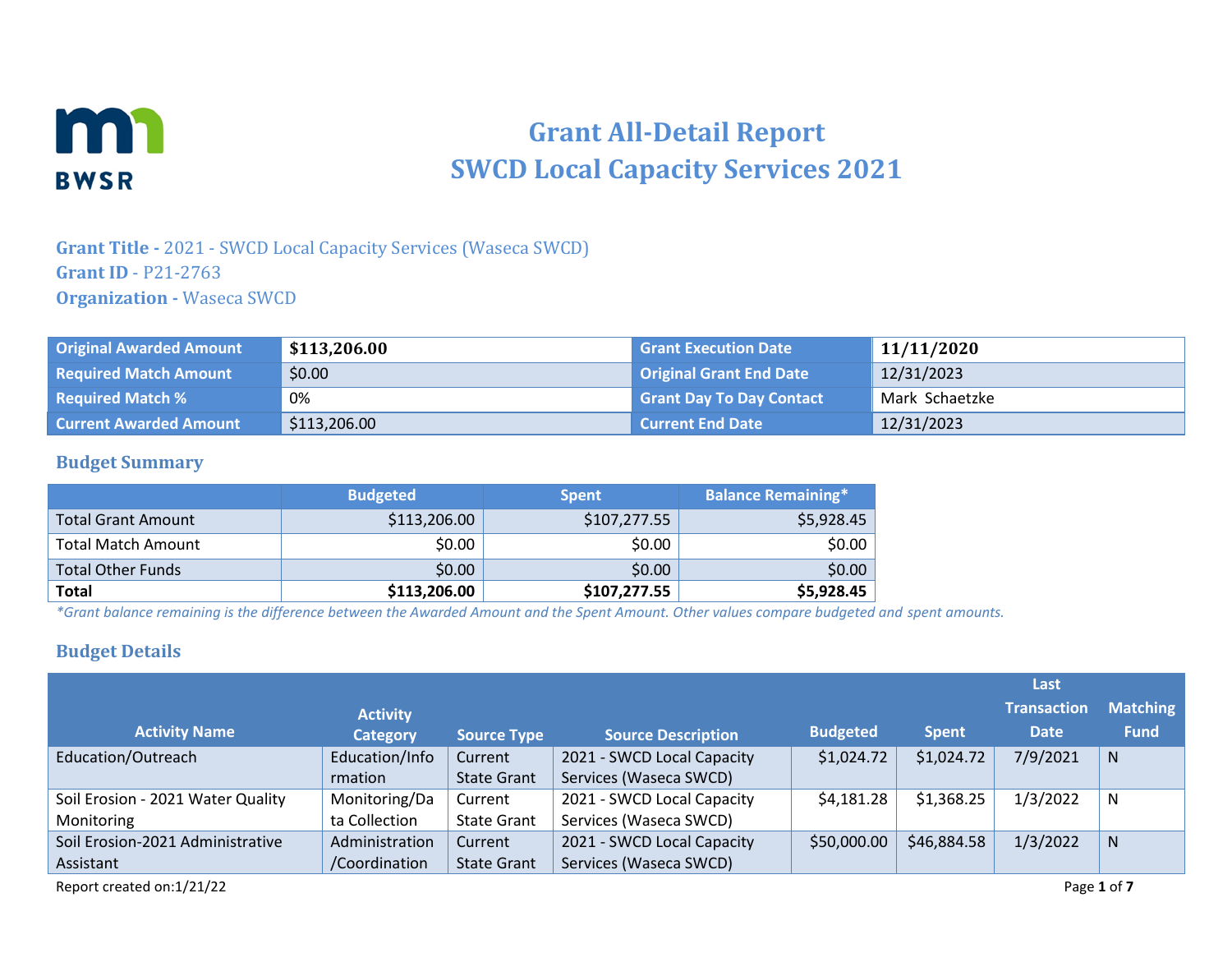|                                    |                                         |                               |                                                      |                 |              | Last               |                 |
|------------------------------------|-----------------------------------------|-------------------------------|------------------------------------------------------|-----------------|--------------|--------------------|-----------------|
|                                    | <b>Activity</b>                         |                               |                                                      |                 |              | <b>Transaction</b> | <b>Matching</b> |
| <b>Activity Name</b>               | <b>Category</b>                         | <b>Source Type</b>            | <b>Source Description</b>                            | <b>Budgeted</b> | <b>Spent</b> | <b>Date</b>        | <b>Fund</b>     |
| Soil Erosion-2021 Manager Position | Technical/Engi<br>neering<br>Assistance | Current<br><b>State Grant</b> | 2021 - SWCD Local Capacity<br>Services (Waseca SWCD) | \$58,000.00     | \$58,000.00  | 12/29/2021         | N               |

# **Activity Details Summary**

| <b>Activity Details</b>             | <b>Total Action Count</b> | <b>Total Activity Mapped</b> | <b>Proposed Size / Unit</b>                 | <b>Actual Size / Unit</b> |
|-------------------------------------|---------------------------|------------------------------|---------------------------------------------|---------------------------|
|                                     |                           |                              |                                             |                           |
| <b>Proposed Activity Indicators</b> |                           |                              |                                             |                           |
| <b>Activity Name</b>                | <b>Indicator Name</b>     | <b>Value &amp; Units</b>     | <b>Calculation Tool</b><br><b>Waterbody</b> | <b>Comments</b>           |
| <b>Final Indicators Summary</b>     |                           |                              |                                             |                           |
| <b>Indicator Name</b>               |                           | <b>Total Value</b>           | <b>Unit</b>                                 |                           |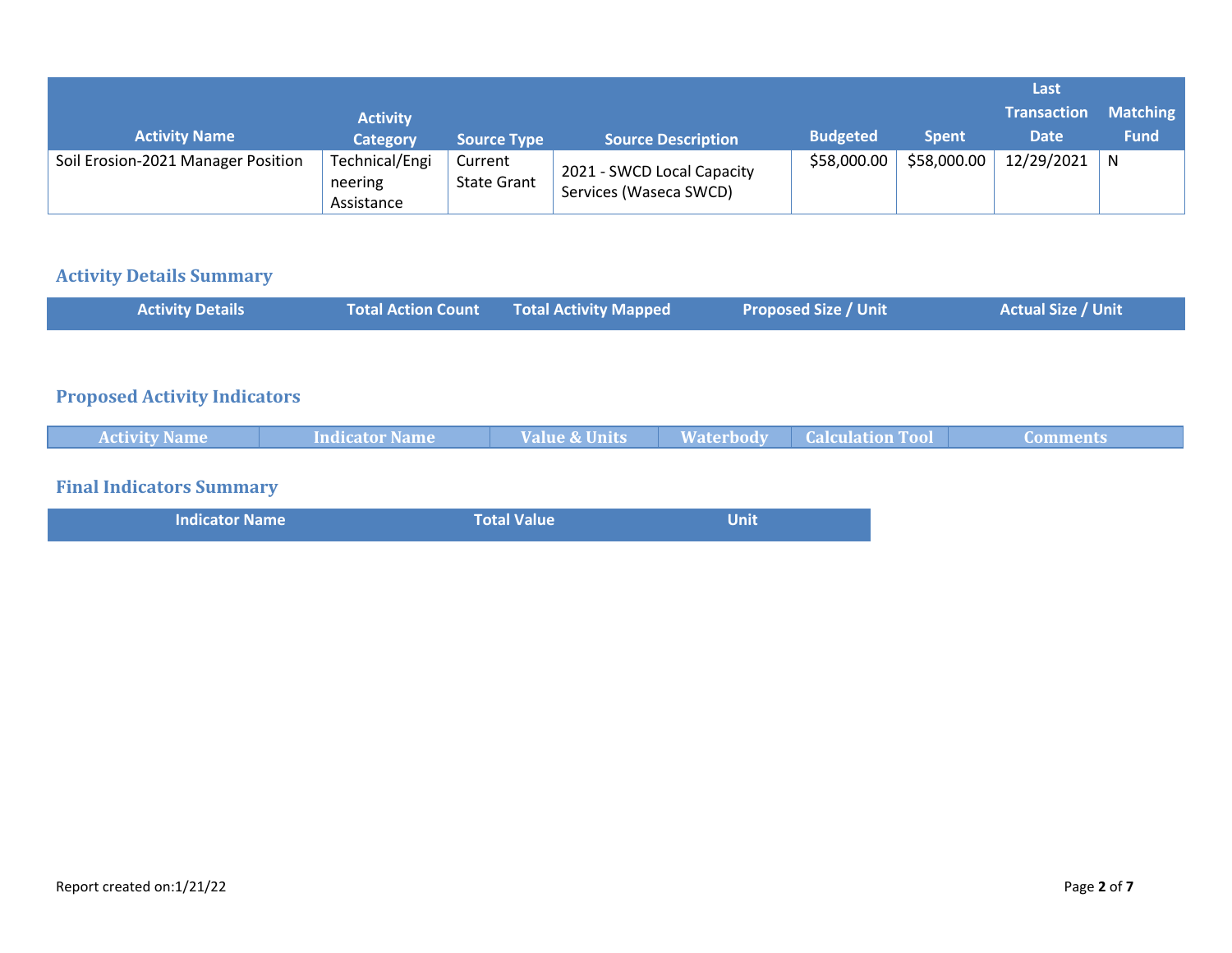# **Grant Activity**

| <b>Grant Activity - Education/Outreach</b> |                                                                                                                                                                                                                                                                                                                                                                                                          |                 |  |  |
|--------------------------------------------|----------------------------------------------------------------------------------------------------------------------------------------------------------------------------------------------------------------------------------------------------------------------------------------------------------------------------------------------------------------------------------------------------------|-----------------|--|--|
| <b>Description</b>                         | Supplies and expenses for education and outreach.                                                                                                                                                                                                                                                                                                                                                        |                 |  |  |
|                                            | \$255 for the purchase of pens for meetings and outreach activities.<br>\$670 for the purchase of coloring books to give to Kindergarten and First graders in the area schools based on conservation.<br>\$125 Fair booth expense for Waseca County Fair 2021.                                                                                                                                           |                 |  |  |
| <b>Category</b>                            | EDUCATION/INFORMATION                                                                                                                                                                                                                                                                                                                                                                                    |                 |  |  |
| <b>Start Date</b>                          | 14-May-21                                                                                                                                                                                                                                                                                                                                                                                                | <b>End Date</b> |  |  |
| <b>Has Rates and Hours?</b>                | No                                                                                                                                                                                                                                                                                                                                                                                                       |                 |  |  |
| <b>Actual Results</b>                      | July 8, 2021 check written for \$125.00 for Waseca County Ag Society for fair booth at the 2021 Waseca County Fair.<br>June 11, 2021 Check written for \$286.14 for Pens for Outreach Meetings and Field Tours.<br>June 11, 2021 Check #11465 written for \$613.58 for Coloring Books about "Kids Care for a Clean Environment" for Waseca<br>County Kindergarten and 1st graders for fall 2021 classes. |                 |  |  |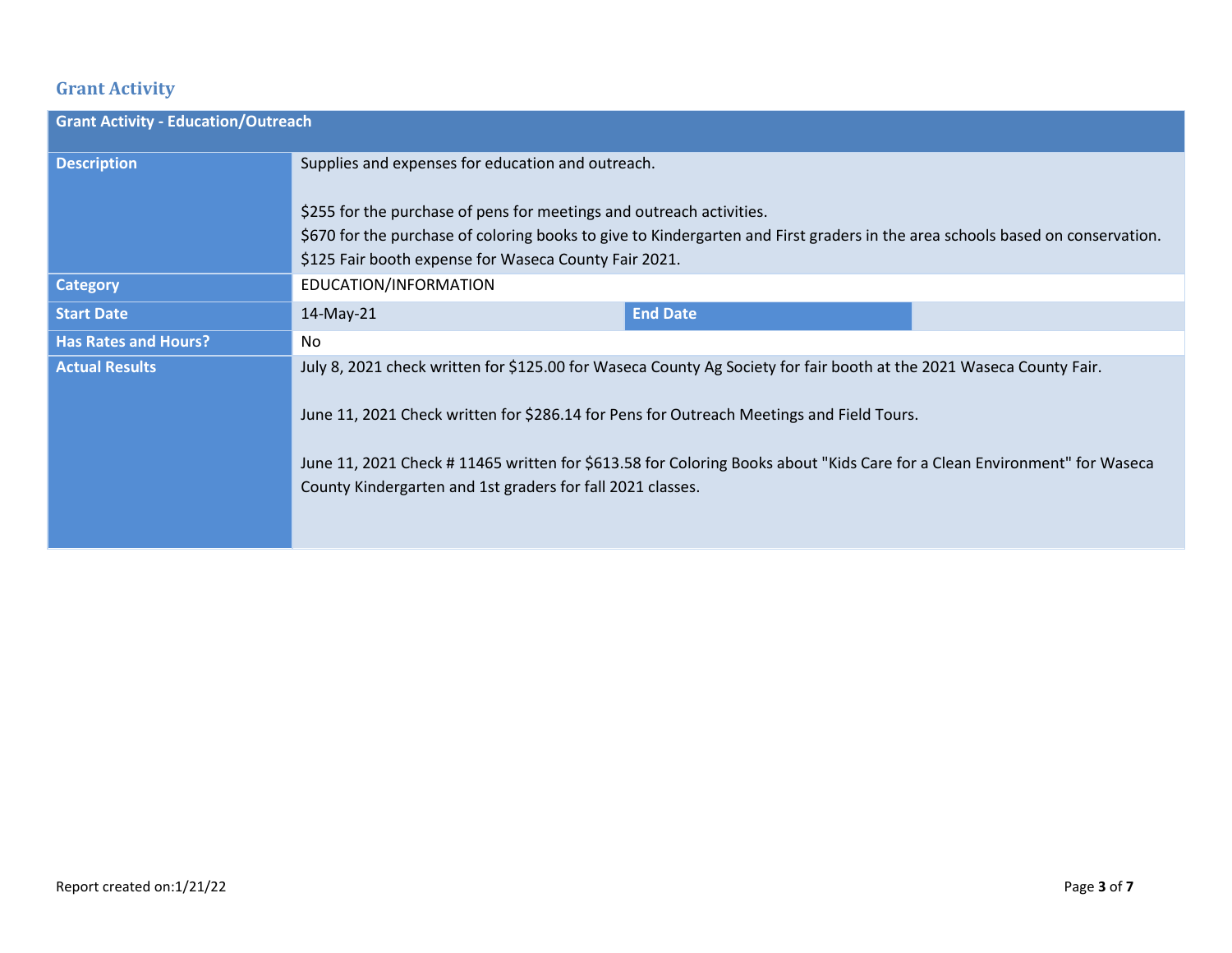| <b>Grant Activity - Soil Erosion - 2021 Water Quality Monitoring</b> |                                                                                                                                                                                                                                                        |                                                                                                                                                                                                                                                                                                                                                                                                |
|----------------------------------------------------------------------|--------------------------------------------------------------------------------------------------------------------------------------------------------------------------------------------------------------------------------------------------------|------------------------------------------------------------------------------------------------------------------------------------------------------------------------------------------------------------------------------------------------------------------------------------------------------------------------------------------------------------------------------------------------|
| <b>Description</b>                                                   | year.<br>samples for analysis.                                                                                                                                                                                                                         | Water Quality Monitoring-staff hours Tyler P \$40.79/hr for 128 hours. This will be for approximately 40 sampling events per<br>Water monitoring is needed to assess local water ways for sediment loading and excess nutrients. This will establish baseline<br>information to set future goals. Effort includes installation and removal of equipment, retrieving data, and collecting water |
| <b>Category</b>                                                      | MONITORING/DATA COLLECTION                                                                                                                                                                                                                             |                                                                                                                                                                                                                                                                                                                                                                                                |
| <b>Start Date</b>                                                    | $1-Dec-20$                                                                                                                                                                                                                                             | <b>End Date</b>                                                                                                                                                                                                                                                                                                                                                                                |
| <b>Has Rates and Hours?</b>                                          | Yes                                                                                                                                                                                                                                                    |                                                                                                                                                                                                                                                                                                                                                                                                |
| <b>Actual Results</b>                                                | dismantling monitoring equipment for winter storage.<br>4th qtr<br>Tyler 11 hrs $\omega$ \$42.10/hr=\$463.10 Water monitoring activities.<br>3rd qtr<br>Tyler 21.5 Hrs $\omega$ \$42.10/hr = \$905.15 Water monitoring activities.<br>No activity 2020 | 2021-Water monitoring activities included taking water samples from the 2 sampling sites and checking, maintaining, and                                                                                                                                                                                                                                                                        |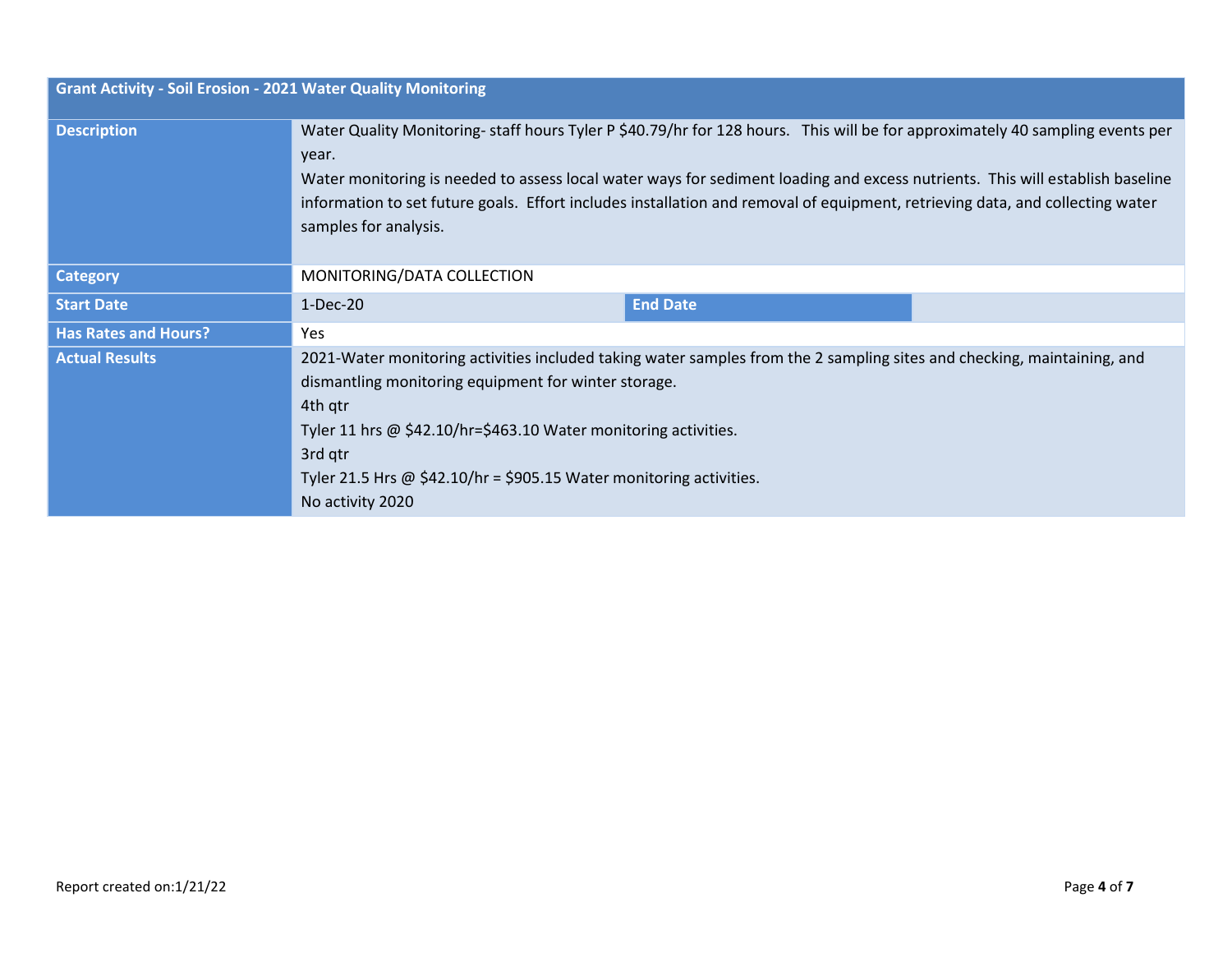| <b>Grant Activity - Soil Erosion-2021 Administrative Assistant</b> |                                                                                                                                                                                                                                                                                                                                                                                                                                                                                                 |                 |  |
|--------------------------------------------------------------------|-------------------------------------------------------------------------------------------------------------------------------------------------------------------------------------------------------------------------------------------------------------------------------------------------------------------------------------------------------------------------------------------------------------------------------------------------------------------------------------------------|-----------------|--|
| <b>Description</b>                                                 | Administrative Assistant-currently total of 40 hours per week staffing. Working with land owners and doing paperwork to<br>accompany practices. Answering phones and connecting with correct personnel for landowners to get correct answers to<br>their questions, completing and maintaining grant paperwork and files and meeting information plus other administrative<br>duties. Approximately 1447 hours at BWSR billing rate of \$34.57. Any other balances will come from other grants. |                 |  |
| <b>Category</b>                                                    | ADMINISTRATION/COORDINATION                                                                                                                                                                                                                                                                                                                                                                                                                                                                     |                 |  |
| <b>Start Date</b>                                                  | $1-Dec-20$                                                                                                                                                                                                                                                                                                                                                                                                                                                                                      | <b>End Date</b> |  |
| <b>Has Rates and Hours?</b>                                        | Yes                                                                                                                                                                                                                                                                                                                                                                                                                                                                                             |                 |  |
| <b>Actual Results</b>                                              | 2021 Rate changes differ because raises go into effect beginning of 2nd qtr each year.<br>Hours spent on phones, working with landowners, paperwork for grants, other admin clerical duties.<br>4th qtr<br>Cheri 387.5 hrs @ \$36.07/hr = \$13977.13<br>3rd qtr<br>Cheri 429 hrs @ \$36.07/hr = \$15474.03<br>2nd qtr<br>Cheri 395.25 hrs @ \$36.07/hr = \$14256.67<br>1st qtr<br>Cheri 92.24 hrs @ \$34.44/hr = \$3176.75<br>No activity 2020                                                  |                 |  |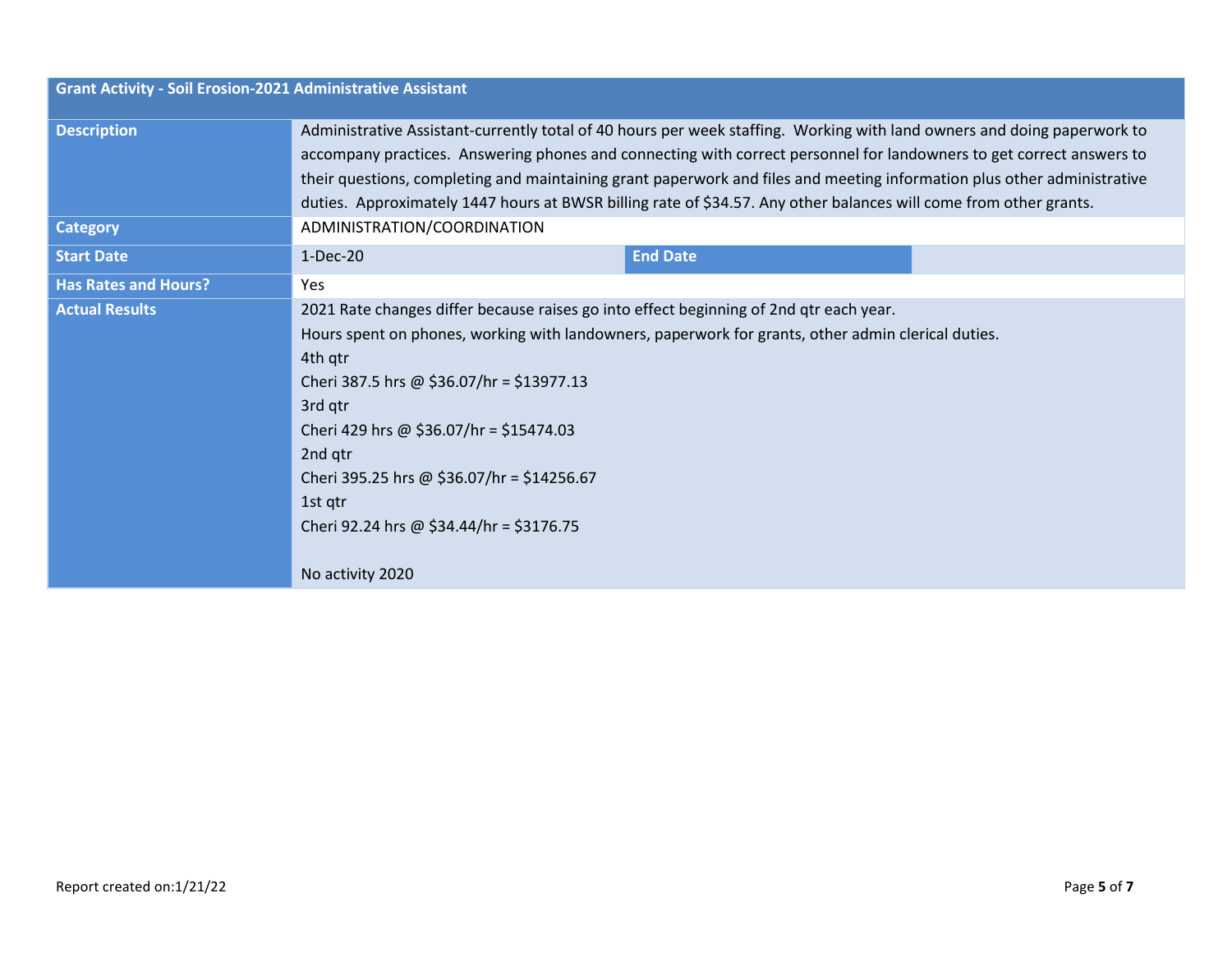| <b>Grant Activity - Soil Erosion-2021 Manager Position</b> |                                                                                                                                                                                                                                                                                                                                                                                                                                                                                                                                                                                                                                                                                              |                 |           |  |
|------------------------------------------------------------|----------------------------------------------------------------------------------------------------------------------------------------------------------------------------------------------------------------------------------------------------------------------------------------------------------------------------------------------------------------------------------------------------------------------------------------------------------------------------------------------------------------------------------------------------------------------------------------------------------------------------------------------------------------------------------------------|-----------------|-----------|--|
| <b>Description</b>                                         | New position in 2018. The manager responsibilities include supervising employees, overseeing and initiating practices with<br>landowners, implementation of conservation practices, administer existing and new district programs, represents the District<br>Board to other employees and general public. Manager will also assist the District Board in developing and preparing reports<br>and budgets. Oversees and aides in writing of grants and practices of conservation methods and programs. Position is full<br>time or 2080 hours annually. approximately 963 hrs billable at BWSR rate of \$60.29 per hour. Balance of cost to be covered<br>with other grants and local funds. |                 |           |  |
| <b>Category</b>                                            | TECHNICAL/ENGINEERING ASSISTANCE                                                                                                                                                                                                                                                                                                                                                                                                                                                                                                                                                                                                                                                             |                 |           |  |
| <b>Start Date</b>                                          | $1-Dec-20$                                                                                                                                                                                                                                                                                                                                                                                                                                                                                                                                                                                                                                                                                   | <b>End Date</b> | 29-Dec-21 |  |
| <b>Has Rates and Hours?</b>                                | Yes                                                                                                                                                                                                                                                                                                                                                                                                                                                                                                                                                                                                                                                                                          |                 |           |  |
| <b>Actual Results</b>                                      | 2021<br>4th gtr Mark Schaetzke 259.0581 hrs @ \$66.94/hr=\$17341.35<br>3rd qtr Mark Schaetzke 327.5 hrs @ \$66.94/hr=\$21,922.85<br>2nd gtr Mark Schaetzke 268 hrs @ \$66.94/hr = \$17939.92<br>1st gtr Mark Schaetzke 12.5 hrs @ \$63.67/hr = \$795.88<br>No activity 2020                                                                                                                                                                                                                                                                                                                                                                                                                  |                 |           |  |

## **Grant Attachments**

| <b>Document Name</b>                            | <b>Document Type</b>      | <b>Description</b>                                              |
|-------------------------------------------------|---------------------------|-----------------------------------------------------------------|
| 2021 SWCD Local Capacity Grant Agreement Signed | Grant                     | 2021 - SWCD Local Capacity Services (Waseca SWCD)               |
| 2021 SWCD Local Capacity and Buffer Law         | <b>Grant Agreement</b>    | 2021 SWCD Local Capacity and Buffer Law Implementation - Waseca |
| <b>Implementation</b>                           |                           | SWCD                                                            |
| 2021 SWCD Local Capacity and Buffer Law         | <b>Grant Agreement</b>    | 2021 SWCD Local Capacity and Buffer Law Implementation - Waseca |
| <b>Implementation EXECUTED</b>                  |                           | <b>SWCD</b>                                                     |
| <b>All Details Report</b>                       | <b>Workflow Generated</b> | Workflow Generated - All Details Report - 01/04/2021            |
| <b>All Details Report</b>                       | <b>Workflow Generated</b> | Workflow Generated - All Details Report - 01/04/2022            |
| <b>All Details Report</b>                       | <b>Workflow Generated</b> | Workflow Generated - All Details Report - 01/03/2022            |
| <b>All Details Report</b>                       | <b>Workflow Generated</b> | Workflow Generated - All Details Report - 01/10/2022            |
| <b>All Details Report</b>                       | <b>Workflow Generated</b> | Workflow Generated - All Details Report - 01/04/2021            |

Report created on:1/21/22 Page **6** of **7**